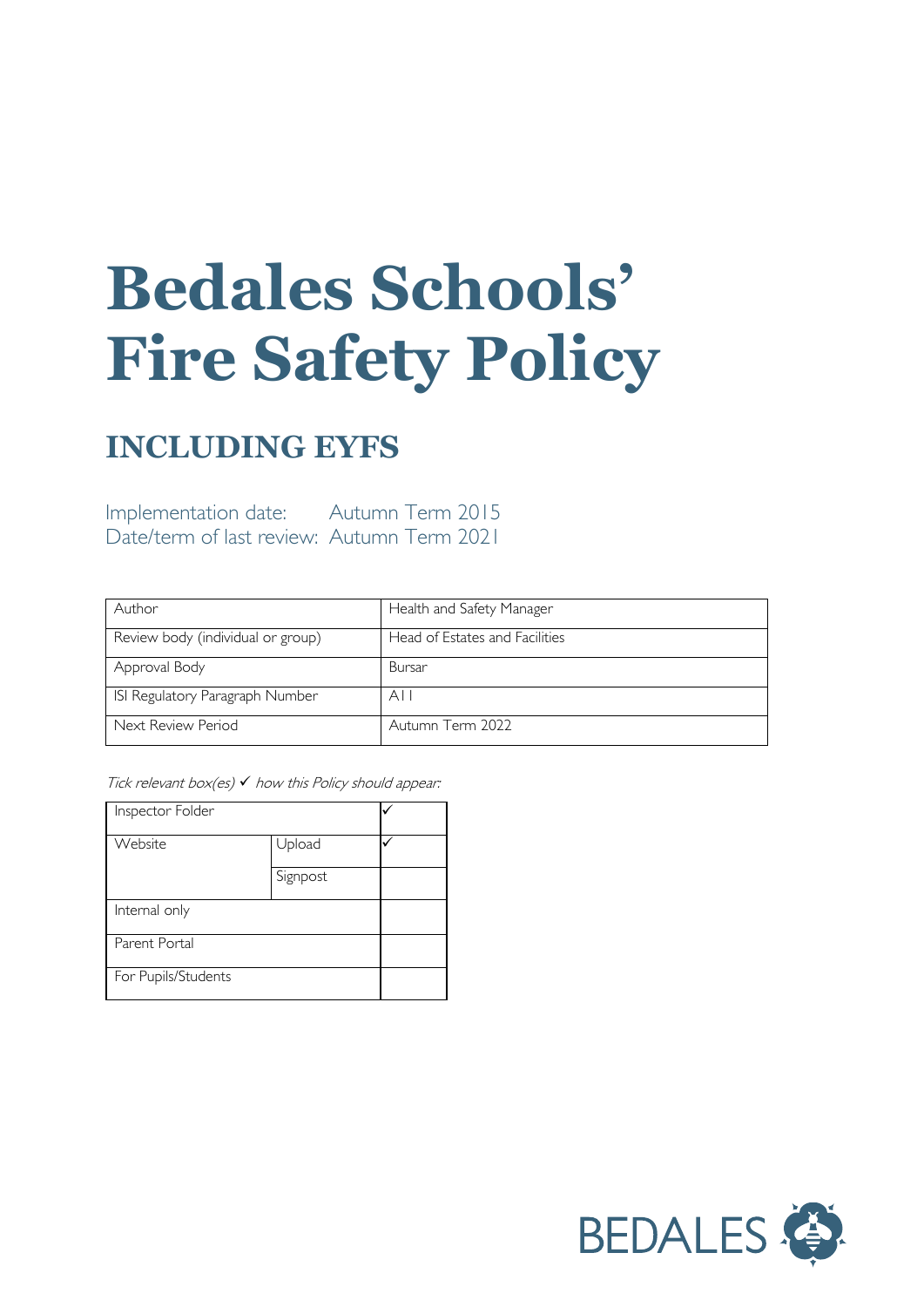## **Fire Safety Policy**

#### Fire Safety

Fire is a major hazard creating significant risk to the safety of both occupants and buildings.

Bedales Schools acknowledge and accepts its responsibilities under current fire legislation (The Regulatory Reform (Fire Safety) Order 2005 and amended 2021) and will proceed with due diligence to address these by the provision of suitable, sufficient and risk appropriate fire precautions. This management approach will reduced the risk of fire ignition, enable the safe and timely evacuation of Students, Staff and Visitors in the event of a fire, and minimise fire damage to the premises.

#### Policy standards

The following standards shall be adopted to discharge this policy.

#### Fire Precautions

- Suitable means for giving warning in case of fire will be provided by an alarm system
- Clearly marked escape routes, exits and means of protection will be provided to enable occupants of buildings to evacuate quickly and safely in the event of fire
- Sufficient emergency lighting will be provided where necessary and maintained in good order
- Fire instruction and directional signage will be provided
- Good quality firefighting equipment will be available and maintained in good order
- Structural fire precautions for all buildings will, so far as is reasonably practicable, comply with current best practice in the construction industry with the control measures to be adopted based on 3-yearly Fire Risk **Assessments**
- All systems and provisions will be maintained in all premises and records kept as proof of compliance
- Staff will be provided with comprehensive and relevant information and training
- Inspections will be carried out by the Fire Service on an ad-hoc basis

#### Management System

Bedales Schools have a Health & Safety management provision in place which is overseen by the Health & Safety Manager. The arrangements for fire safety are included in the Health & Safety policy.

#### Fire Risk Assessment

The School's Fire Risk Assessments meet the requirements of the Regulatory Reform (Fire Safety) Order 2005. Specifically they consider the following:

- Occupants especially at risk from fire
- Sources of ignition
- Sources of fuel and fire burden
- Dangerous substances, chemicals and materials
- Preventive and protective measures



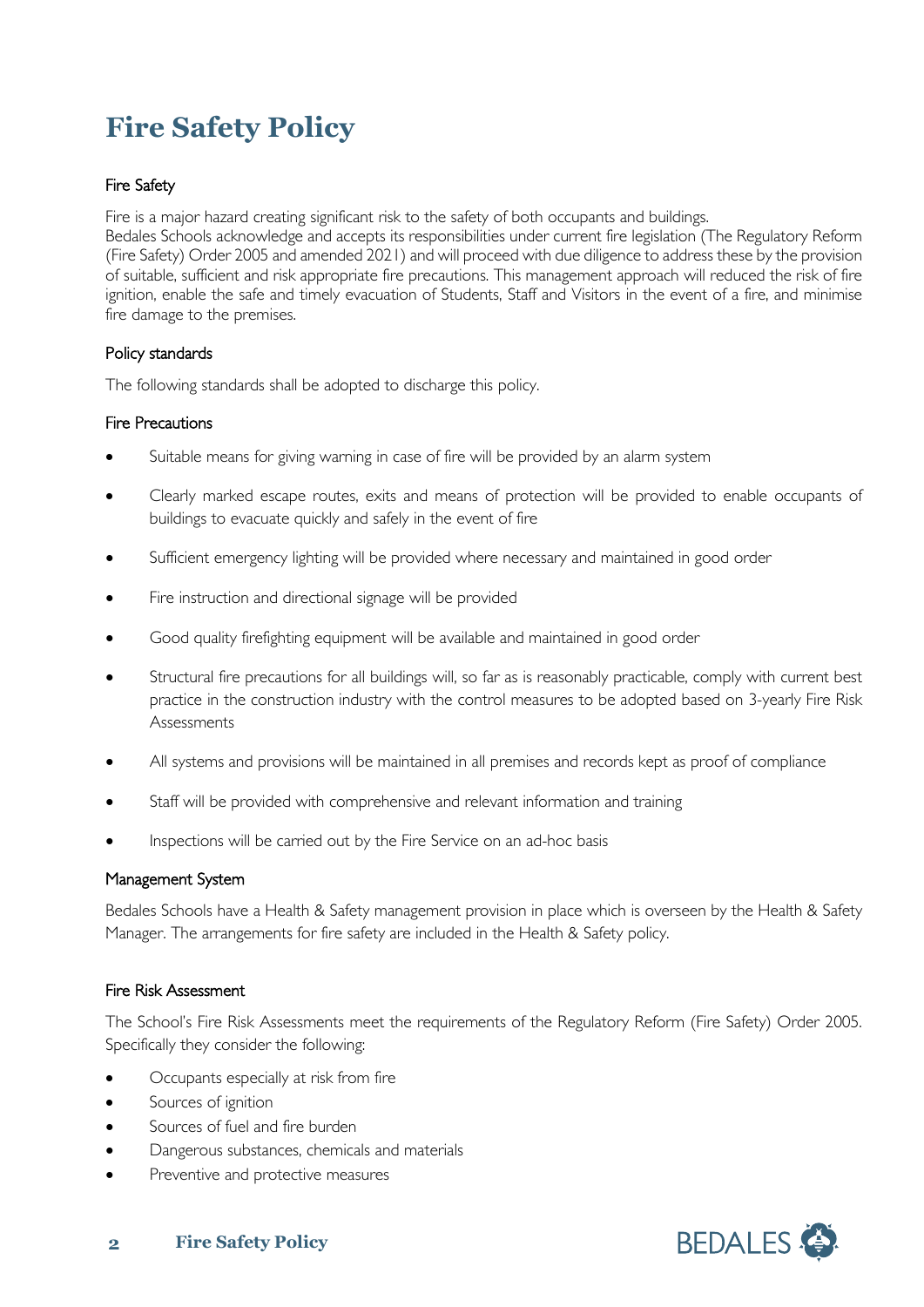- Means of escape
- Fire safety signs and notices
- Means of giving warning in case of fire
- Measures to limit fire development and spread
- Management of fire safety
- Procedures for serious and imminent danger
- Maintenance of premises and fire protection equipment
- Training and information for Students and Staff

Fire Risk Assessments are carried out by an independent 3<sup>rd</sup> Party Fire Risk Assessor. Priority is given to Boarding houses, refurbished buildings and buildings of public occupancy, followed by smaller less hazardous buildings or those with lower occupancy levels.

Following assessment, action plans are developed to implement any necessary new or additional control measures identified. Tickets are raised on the Schools CAFM system to ensure the remedial actions are tracked and carried out.

Boarding houses and places of public access are then reviewed internally by the Health & Safety Manager on an annual basis between formal assessments, or more frequently if significant changes are made to the building, or an incident requires it.

#### Monitoring and Review

- A monitoring and review system is in place with a two way reporting process operating throughout the management chain
- The Board of Governors will be suitably informed on the findings of monitoring and the recommended actions
- Students and Staff will be informed of any significant findings that may affect them with any recommended actions

#### Roles and Responsibilities

#### The Board of Governors

The Board of Governors are the 'responsible person' as set out in the Regulatory Reform (Fire Safety) Order 2005 in relation to all its workplaces. All documentation relating to Fire protection measures and records of maintenance are made available on request.

#### The Bursar

The Bursar takes delegated responsibility for the Board of Governors compliance with the Regulatory Reform (Fire Safety) Order 2005 including the obligation to:

- Provide strategic direction and oversee all policies and procedures relating to fire protection
- Ensure that robust fire safety management systems and arrangements exist throughout the 3 schools
- Support the Board of Governors in meeting their safety responsibilities for the Schools as a whole
- Ensure that there is an appropriate and resourced response to 'in-house' and Fire Service inspections

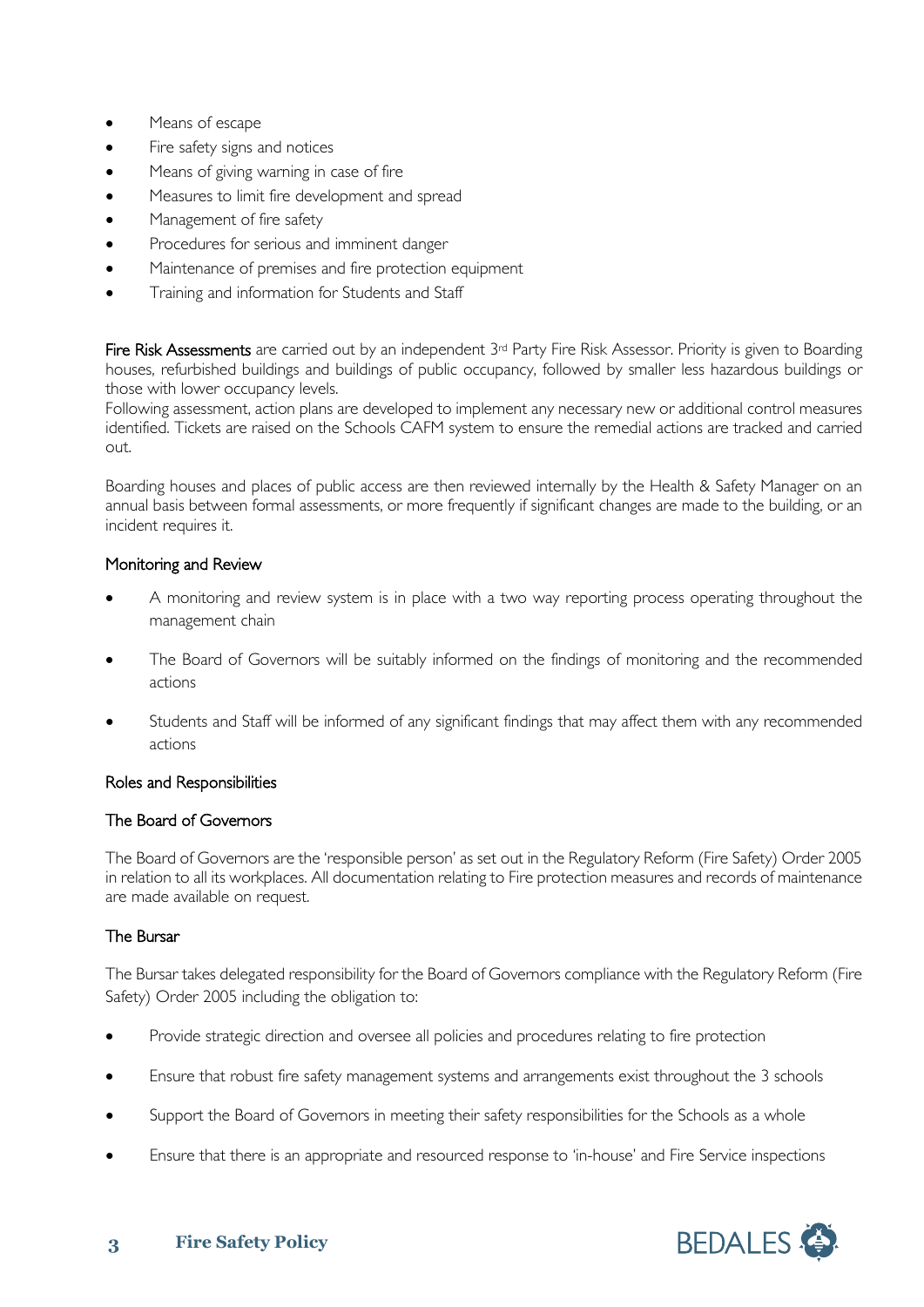- Ensure a process is in place to respond to any significant findings identified by Staff or Health & Safety Manager, which fall within Senior Management authority. This process also needs to give due consideration to any significant findings of Fire Risk Assessments
- Establish an annual capital program of improvements to address significant findings in priority order
- Ensure agreed actions are communicated back to the school to feed into local fire safety action plans

#### Health and Safety Manager

Ensure that a Fire Safety Management Plan is maintained for all Bedales Schools premises as follows:

- Fire risk assessments are completed for all school buildings and information of significant risks brought to the attention of Staff and any others at risk
- Ensure Fire Marshals have been appointed and have authority in either fire evacuations or monitoring and maintaining fire safety arrangements
- Ensure that any significant findings are recorded and establish an action plan to address those findings which cannot be immediately rectified
- Ensure that they inform the relevant manager of any findings that fall outside of their local remit
- Cooperate fully with Fire Service inspections
- Ensure an emergency evacuation plan is produced for all premises
- Ensure practice fire drills are undertaken, evaluated and any issues addressed, and that these are recorded. Boarding house practice drills are carried out once per term but due to the Coronavirus Pandemic in 2020 the 'Whole School' evacuation practice was postponed in the Autumn Term to prevent a mass gathering and mixing of students and staff. This is still being postponed but Boarding house practice drills have continued individually
- Monitor Fire Safety training, on-line for all staff and specifically face-to-face for those with more Fire related responsibilities such as Fire Marshals and Theatre Ushers
- Ensure fire safety equipment is maintained and tested by competent persons with suitable and sufficient records kept. All extinguishers are checked annually by a 3rd Party Contractor and replaced every 5 years

#### Staff and Students

- Adhere to the fire safety instructions and procedures implemented by the Schools without question. This will include swift evacuation on the sound of the alarm, not tampering with or sounding alarms inappropriately and by reporting the whereabouts of any student 'slow to arrive' at the muster point
- Bring defects and matters of concern to the attention of their line manager/tutor, who should ensure the Health & Safety Manager and/or Facilities helpdesk is informed immediately
- Ensure that all fire routes and exits are kept clear at all times, fire doors are not wedged open and firefighting equipment is not interfered with